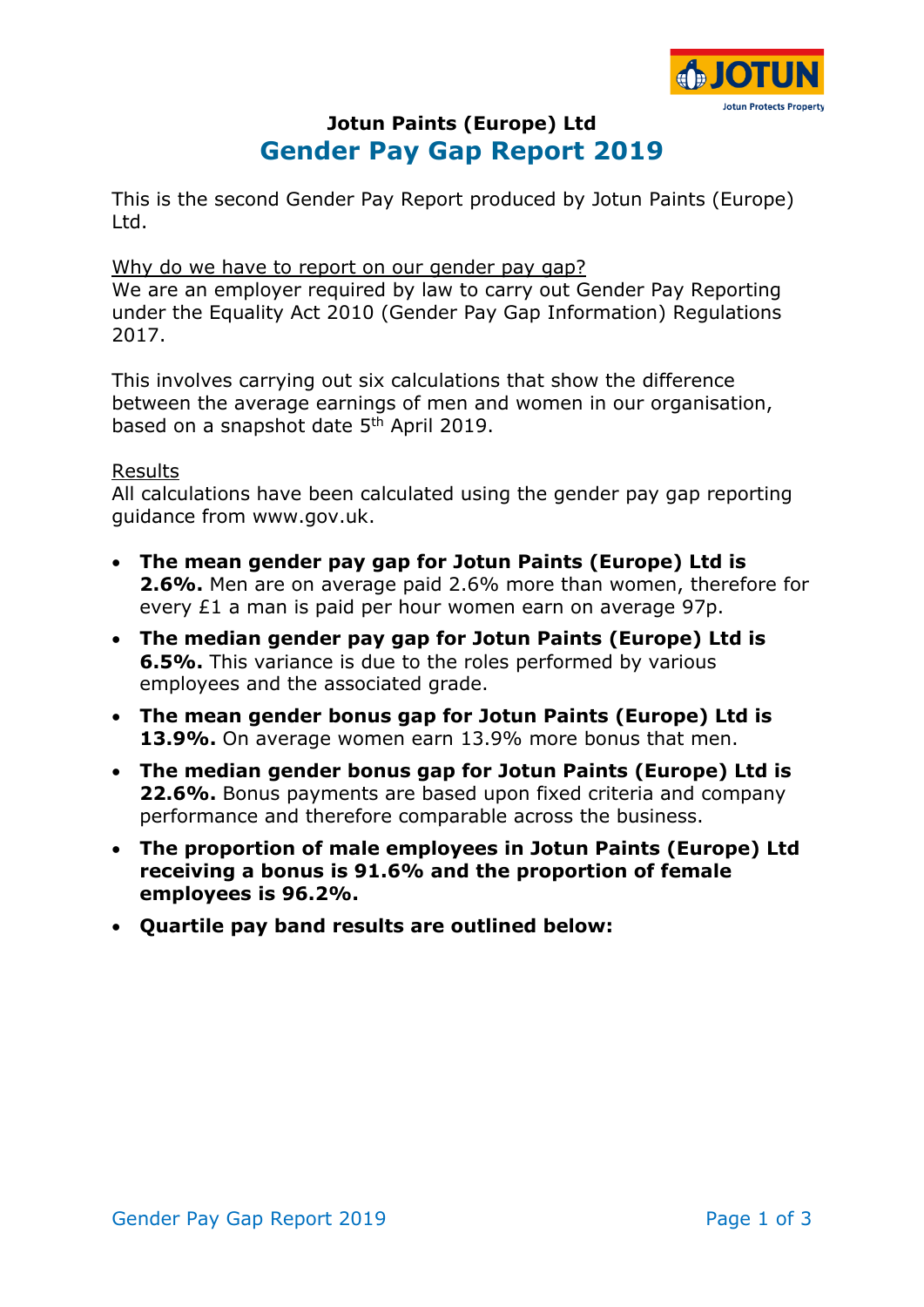



Of those in the **lower quartile**, 32.8% are female and 67.2% are male.



Of those in the **lower middle quartile**, 11.9% are female and 88.1% are male.



Of those in the **upper middle quartile**, 16.4% are female and 83.6% are male.



Of those in the **upper quartile**, 18.2% are female and 81.8% are male.